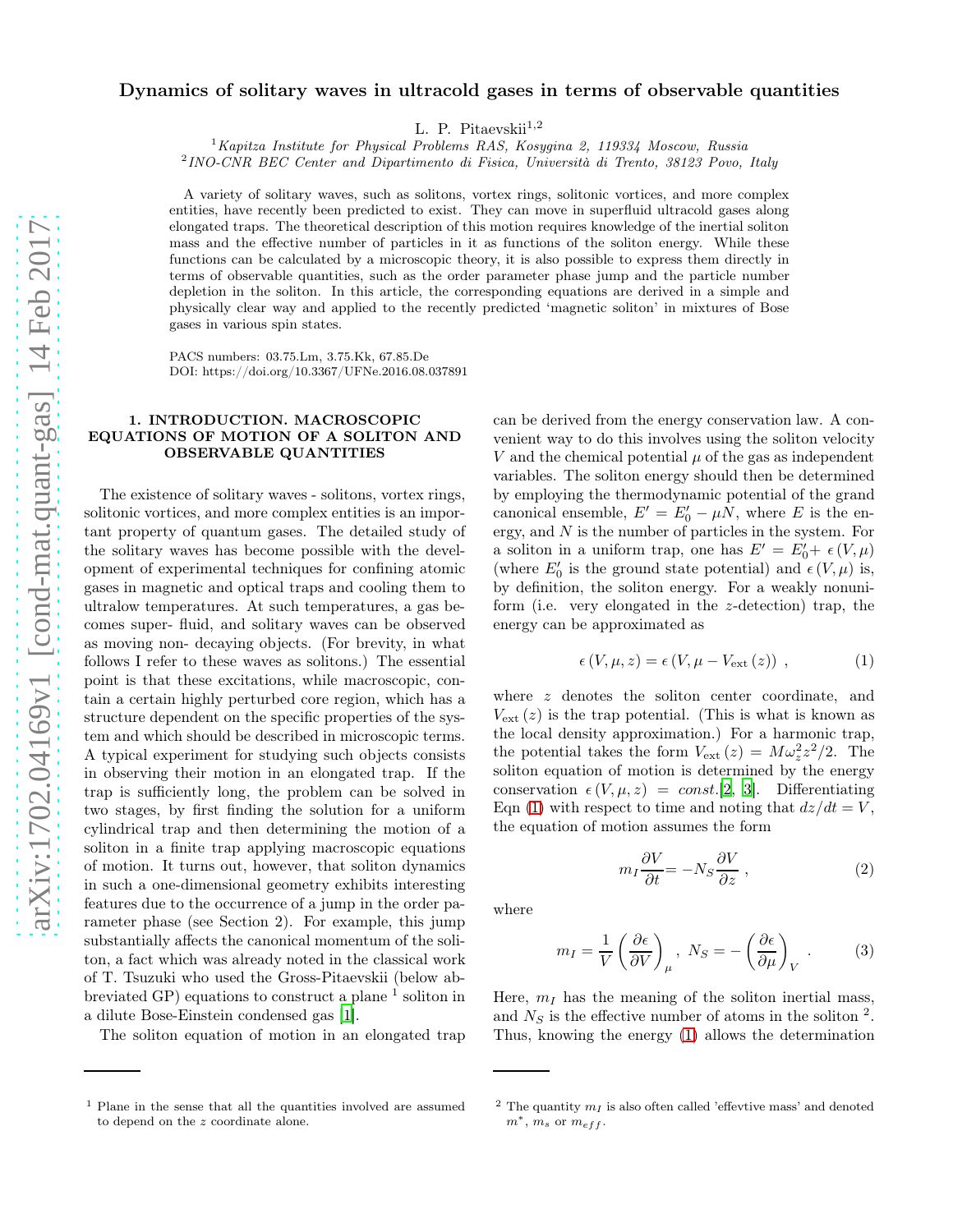of the soliton motion in the trap. However, the calculation of  $\epsilon$  is a challenging theoretical problem in itself, so it is of great interest whether  $m_I$  and  $N_S$  can be expressed directly in terms of observable quantities. It is this question with which this paper is concerned.

I will assume that a superfluid gas is described by a complex order parameter  $\Psi$ , whose phase  $\phi$  defines the superfluid velocity through the equation

$$
\mathbf{v} = \frac{\hbar}{M} \nabla \phi \,. \tag{4}
$$

For a gas of bosons,  $\Psi$  is the wave function of the condensate, and  $M = m$ . For a gas of superfluid fermions,  $\Psi$  is the Ginzburg-Landau wave function, and  $M = 2m$ because this function is the wave function of superconducting pairs. Here,  $m$  is the mass of the atom. Far from the soliton, where the hydrodynamics is valid, the atomic density flux is  $\mathbf{j} = \mathbf{n}\mathbf{v}$ , where *n* is the gas number density. There are two observable quantities in terms of which I will express  $m_I$  and  $N_S$ . One is the order parameter phase jump

$$
\Delta \phi = \phi (z = \infty) - \phi (z = -\infty) . \tag{5}
$$

It can be shown [\[4](#page-5-3)] that  $\phi(\pm\infty)$  is independent of x and y. The phase jump  $\Delta \phi$  can be (but has not yet been) measured in an interference experiment and arises in a natural way in the numerical calculations of the soliton structure. The other observable quantity is the 'number of depleted atoms in the soliton', namely

<span id="page-1-4"></span>
$$
N_D = \int_{-\infty}^{\infty} \left[ n_1(z) - n_{1\infty} \right] dz \,, \tag{6}
$$

where  $n_1(z)$  is the one-dimensional (i.e., x– and y−integrated) atomic number density in the soliton core, and  $n_{1\infty} = n_1 (z = \pm \infty)$  is the unperturbed density. Usually, the quantity  $N_D$  is negative, and the soliton is 'dark'. Hence, the term 'depleted'. The quantity  $N_D$  can be calculated from the observed density distribution in the soliton. Notice that  $N_D \to 0$  at  $V \to c$ , where c is the speed of sound. Indeed, it is only density perturbations of infinitesimal amplitude that can travel at the speed of sound.

## 2. CANONICAL MOMENTUM AND INERTIAL MASS

The question of the effective mass can be conveniently addressed by first discussing the soliton's momentum. By definition, the momentum is directed along the z-axis and is equal to

<span id="page-1-0"></span>
$$
P = m \int j_z d^3x . \tag{7}
$$

It can be verified that the integral in this equation converges for large z and is therefore uniquely defined. It is a simple matter to express  $P$  in terms of  $N_D$ . Consider the soliton to be in the reference frame in which it is at rest, and let the flux of atoms in this frame be  $\mathbf{j}^{(0)}$ . Because motion in this frame is steady-state,  $\mathbf{j}^{(0)}$  is independent of time and the continuity equation takes the form  $\nabla \cdot \mathbf{j}^{(0)} = 0$ . Integrating this equation with respect to x and y gives  $\partial_z \int j_z^{(0)} dx dy = 0$ . Thus,  $\int j_z^{(0)} dx dy$  is independent of z and is equal to its value at  $z = \pm \infty$ , namely  $-n_{1\infty}V$ , because in this frame the liquid outside of the soliton moves with velocity  $-V$ . On the other hand, the flux in the laboratory frame is, via the Galilean transformation,  $j_z = j_z^{(0)} + Vn$ . Substituting these formulas into Eqn  $(7)$ , we find (see Ref. [\[6\]](#page-5-4))

<span id="page-1-1"></span>
$$
P = m \int_{-\infty}^{\infty} \left[ n_1(z) - n_{1\infty} \right] dz V = m N_D V . \tag{8}
$$

I will call the quantity  $P$  in [\(7\)](#page-1-0)-[\(8\)](#page-1-1) the 'local momentum'. The local momentum becomes clearly zero at  $V = 0$  and also goes to zero together with  $N_D$  as the velocity V approaches the speed of sound. The important feature of the one-dimensional geometry considered is that  $P$  is not identical to the canonical momentum  $P<sub>C</sub>$  which satisfies the equation

<span id="page-1-5"></span>
$$
\left(\frac{\partial \epsilon}{\partial P_C}\right)_{\mu} = V \,, \tag{9}
$$

or equivalently

<span id="page-1-2"></span>
$$
m_I = \frac{1}{V} \left( \frac{\partial \epsilon}{\partial V} \right)_{\mu} = \left( \frac{\partial P_C}{\partial V} \right)_{\mu} . \tag{10}
$$

The physical meaning of the difference between P and  $P<sub>C</sub>$  is currently well understood (see, for example, monograph [\[5](#page-5-5)], Ch. 5). Let the soliton move in a trap folded into a toroidal ring of radius  $R$ . Further, let the radius be so large that the curvature of the trap has no effect on the soliton dynamics. This implies, in fact, the 'thermodynamic limit' for  $R \to \infty$ . Upon creating a soliton in a toroidal trap, the wave function should remain unique. The presence of a phase jump Df is in itself a factor that violates this uniqueness. This means that the creation of a soliton occurs with the appearance outside of it of a counterflow which compensates for the phase jump. The momentum of the counterflow makes a contribution to the canonical momentum. The counterflow velocity is calculated from the condition that

<span id="page-1-3"></span>
$$
\Delta \phi_{cfl} = 2\pi R v_{cfl} M/\hbar = -\Delta \phi , \qquad (11)
$$

where account was taken of the fact that outside of the soliton, i.e., for

$$
|z| \gg \xi \,, \tag{12}
$$

where  $\xi$  is the soliton core thickness, the counterflow velocity can be considered constant across the cross section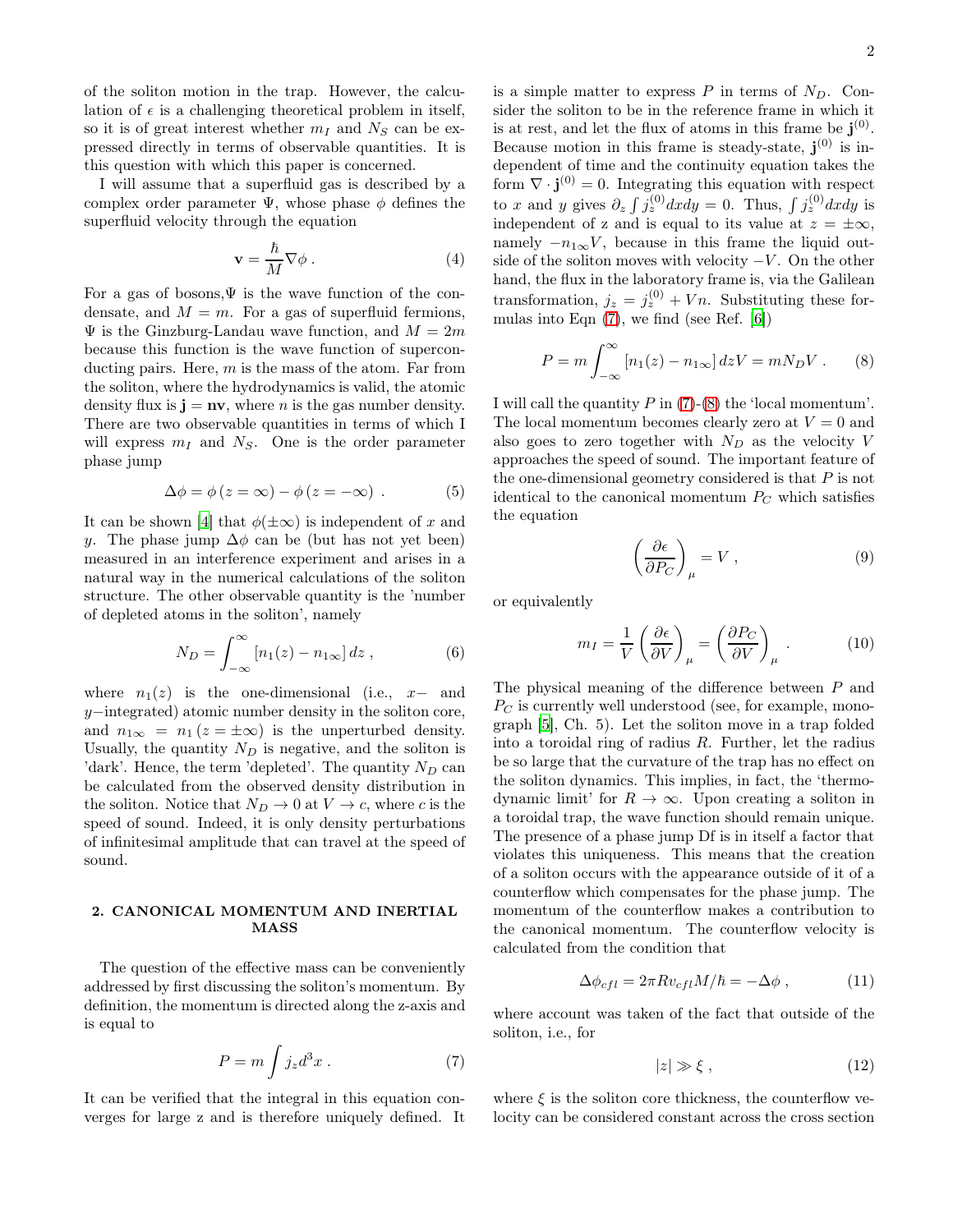of the trap. Accordingly, the counterflow momentum is  $P_{cfl} = 2\pi Rmn_{1\infty}v_{cfl} = -\hbar mn_{1\infty}\Delta\phi/M$ . The canonical momentum represents now the total momentum, i.e., equals the sum of  $P + P_{cfl}^3$ :

<span id="page-2-4"></span>
$$
P_C = mN_D V - \hbar n_{1\infty} \frac{m}{M} \Delta \phi . \qquad (13)
$$

Differentiating this equation with respect to  $V$  and taking into account Eqn [\(10\)](#page-1-2), we arrive at the sought after relation among  $m_I$ ,  $N_D$ , and  $\Delta \phi$ :

<span id="page-2-5"></span>
$$
m_I = m \left(\frac{\partial}{\partial V} N_D V\right)_{\mu} - \hbar n_{1\infty} \frac{m}{M} \left(\frac{\partial}{\partial V} \Delta \phi\right)_{\mu} . \quad (14)
$$

This equation was used in Ref. [\[6\]](#page-5-4) when studying soliton dynamics in a superfluid Fermi gas under unitarity conditions. The trapped soliton was assumed there to perform only small oscillations, and the difference between  $N<sub>S</sub>$  and  $N<sub>D</sub>$  was not significant (see Section 3).

## 3. EFFECTIVE NUMBER OF PARTICLES AND DEPLETION OF PARTICLE NUMBER

My task now reduces to expressing the effective number of particles  $N_S$  in a soliton in terms of  $N_D$  and  $\Delta \phi$ . For a soliton at rest, the problem is simple: the system is steady-state, so that it is possible to apply the thermodynamic relation for the energy  $E'$  of the grand canonical ensemble:  $N = -(\partial E'/\partial \mu)$ , where N is the number of atoms in the system. By definition, the soliton energy is  $E'(\mu) = E_0(\mu) + \epsilon (V = 0, \mu)$ , where  $E_0(\mu)$  is the energy in the absence of the soliton, and  $N = N_0 + N_D$ . Thus, we obtain

<span id="page-2-0"></span>
$$
N_D = -\frac{\partial \epsilon (V = 0, \mu)}{\partial \mu} = N_S . \qquad (15)
$$

This formula, however, does not apply to a moving soliton, because in the laboratory frame the problem is not stationary, and so the question requires a special analysis. Such an analysis has indeed been made in Refs [\[8,](#page-5-6) [9](#page-5-7)] which used  $\mu$  and  $P_C$  as calculation variables. (The distinction between  $N_D$  and  $N_S$  was brought to my attention by D M Gangardt.) My hope is that the derivation below will give insight into the physical meaning of the equations obtained. The investigation of this interesting question has long been hindered by the fact, to some extent accidental, that for a plane Tsuzuki soliton the equality  $N_D = N_S$  is also valid at a finite velocity.

In order to apply thermodynamics to a moving soliton, it is necessary to transfer to a reference frame which moves relative the lab frame with velocity V and where the soliton is at rest. According to the general Galilean transformation rule for mechanical quantities, the soliton energy in this frame is given by

$$
\tilde{\epsilon}(V,\mu) = \epsilon(V,\mu) - P_C(V,\mu)V. \tag{16}
$$

Соответственно, изменение числа частиц при рождении солитона, аналогично [\(15\)](#page-2-0), равно

<span id="page-2-1"></span>
$$
\Delta N = -\frac{\partial \tilde{\epsilon}(V,\mu)}{\partial \mu} = -\frac{\partial}{\partial \mu} (\epsilon - P_C V)_V . \quad (17)
$$

This quantity cannot, however, be identified so far with  $N_D$ . Due to the presence of the counterflow, also outside of the soliton the number of particles changes by a finite amount  $\Delta N_{cfl}$ . As  $R \to \infty$ , the density of these particles tends to zero and cannot be measured, so DNcfl should be subtracted from  $\Delta N$ :

<span id="page-2-3"></span>
$$
N_D = \Delta N - \Delta N_{cfl} \,. \tag{18}
$$

The quantity  $\Delta N_{cfl}$  is easily calculated using the Bernoulli hydrodynamic equation valid in the superfluid gas outside of the soliton:

$$
\mu_l(n_{1\infty}) + m \frac{v^2}{2} = \mu_0 , \qquad (19)
$$

where  $\mu_l(n_{1\infty})$  is the chemical potential of the gas at rest expressed in terms of its number density, and  $v$ is the gas velocity. In the ground state, one has  $v =$  $-V$ . Upon creating a soliton,  $v = -V + v_{cfl}$ . Thus, the creation of a soliton changes  $\mu_l$  by the quantity  $\Delta \mu_l = m \left[ (-V + v_{cfl})^2 - V^2 \right] / 2 \approx mV v_{cfl}$ . The corresponding change in the number density is  $\Delta n_{1\infty}$  =  $(d\mu/dn_{1\infty})$  mV $v_{cfl}$ , and a change in the number of particles is written out as

<span id="page-2-2"></span>
$$
\Delta N_{cfl} = \frac{dn_{1\infty}}{d\mu} mV 2\pi R v_{cfl} = -\frac{dn_{1\infty}}{d\mu} V \frac{m}{M} \Delta \phi , \quad (20)
$$

where I have made use of equation [\(11\)](#page-1-3) for  $2\pi Rv_{cfl}$ . Substituting Eqns  $(17)$  and  $(20)$  into Eqn  $(18)$ , we finally obtain the deficiency in the number of particles in the soliton:

<span id="page-2-6"></span>
$$
N_D = -\frac{\partial}{\partial \mu} (\epsilon - P_C V)_V + \frac{dn_{1\infty}}{d\mu} V \frac{m}{M} \Delta \phi .
$$
 (21)

Using definition [\(3\)](#page-0-1) of the effective number of atoms and expression [\(13\)](#page-2-4) for momentum  $P_C$ , the desired expression of  $N_S$  in terms of  $N_D$  and  $\Delta \phi$  looks as follows:

$$
N_S = N_D - mV^2 \left(\frac{\partial}{\partial \mu} N_D\right)_V - V\hbar n_{1\infty} \frac{m}{M} \left(\frac{\partial}{\partial \mu} \Delta \phi\right)_V.
$$
\n(22)

<sup>3</sup> The question of how actually to calculate the momentum is not addressed in this article. For solitary waves comprising quantized vortices, an equivalent equation derived in Ref. [\[7](#page-5-8)] is more suitable.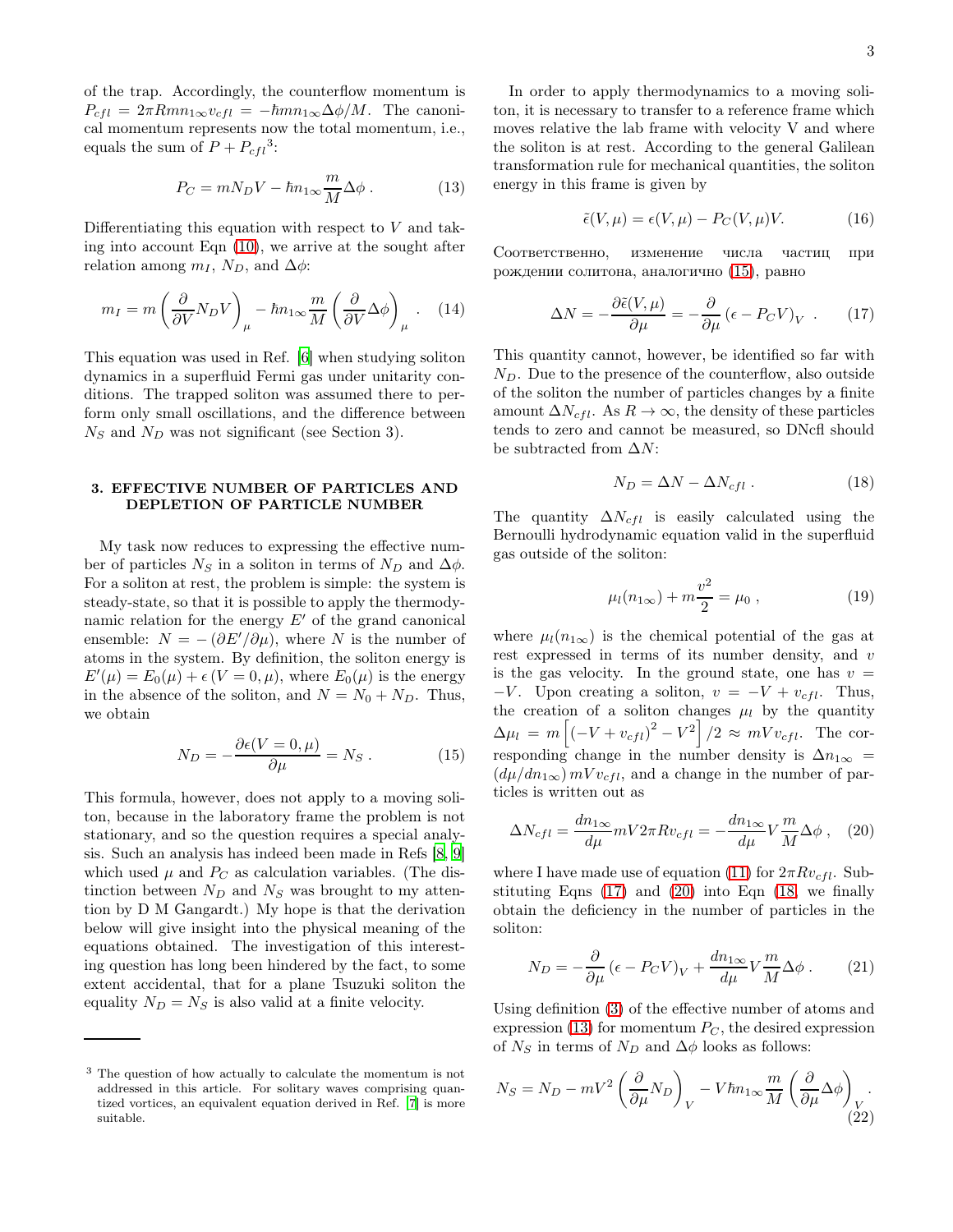For the Tsuzuki soliton, all the considered quantities can be expressed explicitly in analytical form by solving the Gross-Pitaevskii equation. Equations ([\(14\)](#page-2-5), [\(21\)](#page-2-6) then give

<span id="page-3-2"></span>
$$
N_S = N_D = m_I/2 \tag{23}
$$

independent of velocity  $V$ . The same result is obtained by directly integrating [\(6\)](#page-1-4).

Let us return to [\(21\)](#page-2-6). We first eliminate  $\Delta \phi$  from this equation by making use of Eqn [\(13\)](#page-2-4) and then proceed by using the following relation between the derivatives, which is valid if canonical equation [\(9\)](#page-1-5) is satisfied:

$$
\frac{\partial}{\partial \mu} \left( \epsilon - P_C V \right)_V = \left( \frac{\partial \epsilon}{\partial \mu} \right)_{P_C} . \tag{24}
$$

,

As a result, we arrive at the equation for  $N_D$ :

<span id="page-3-0"></span>
$$
\left(1 - \frac{mV^2}{n_{1\infty}} \frac{dn_{1\infty}}{d\mu}\right) N_D = -\left[\left(\frac{\partial \epsilon}{\partial \mu}\right)_{P_C} + \frac{V}{n_{1\infty}} \frac{dn_{1\infty}}{d\mu} P_C\right]
$$
\n(25)

or, taking into account the equation for the speed of sound,  $c^2 = (n_{1\infty}/m) (d\mu/dn_{1\infty})$ , we find in the upshot:

<span id="page-3-1"></span>
$$
N_D = -\frac{(\partial \epsilon/\partial \mu)_{P_C} + VP_C/mc^2}{1 - V^2/c^2}.
$$
 (26)

It is in this form that the equation was first presented in Ref. [\[9\]](#page-5-7), see Eqn (3.16). This equation is convenient to apply when the soliton energy is expressed as a function of  $P<sub>C</sub>$ , not of V, as is commonly the case with microscopic theories based on exactly solvable models. As for equations, analogous to the mean field theory GP equation, calculations using them involve the variables  $\mu$ ,  $V$ . Equation [\(25\)](#page-3-0) has been employed to calculate  $N_D$  in a one-dimensional Fermi gas [\[10](#page-5-9)]. Notice that by substituting  $N_D$  from Eqn [\(26\)](#page-3-1) into Eqn [\(13\)](#page-2-4) we obtain, by resorting to the canonical momentum definition [\(9\)](#page-1-5), the equation which defines the phase jump  $\Delta\phi$  in terms of the derivatives of  $\epsilon(P_C, \mu)$ .

### 4. NONTRIVIAL EXAMPLE. MAGNETIC **SOLITON**

As I have already noted, the application of the obtained relations to a plane soliton in a weakly nonideal Bose gas gives a trivial result [\(23\)](#page-3-2). There are currently only few analytical solutions that describe solitons. In this section, I will apply the obtained relations to the recently predicted phenomenon of a 'magnetic soliton' in the mixture of two Bose-Einstein condensates residing in different hyperfine triplet states [\[11\]](#page-5-10). Such a mixture is described by a system of two coupled Gross-Pitaevskii type equations. However, the problem greatly simplifies if the inequality

$$
\delta \equiv a - a_{12} \ll a \tag{27}
$$

holds, where  $a = \sqrt{a_{11} a_{22}}$  and  $a_{11} \approx a_{22}$  are scattering lengths for atoms in the same state, and  $a_{12}$  is the scattering length for atoms in different states. Under this condition, the equations describing the dynamics of the total gas number density  $n = n_1 + n_2$  separate from those for the difference  $n_1-n_2$  of the component number densities. I will consider a symmetric case, in which  $a_{11} = a_{22}$ and the unperturbed densities are equal,  $n_1 = n_2$ . The essential point is that small perturbations of the density *n* travel at sound speed  $c = \sqrt{gn/m}$ , where g is the interaction constant equal to  $g = 4\pi\hbar^2 a/m$  in the case of purely one-dimensional motion. The chemical potential is equal to the usual value for a condensate,  $\mu = gn$ . As for the difference  $n_1 - n_2$ , which has the meaning of the gas spin polarization, its perturbations travel with the speed of 'spin sound':

$$
c_s = \sqrt{\alpha \frac{gn}{m}} = \sqrt{\alpha \frac{\mu}{m}},\tag{28}
$$

where  $\alpha = \delta a/2a \ll 1$  is the small parameter of the problem,  $c_s \ll c$ . Notice that the total number density *n* is perturbed weakly. In a similar way, it is possible to construct an analytical solution describing a plane 'magnetic soliton', i.e., a localized region in which  $n_1 - n_2 \neq 0$ , and the total number density  $n$  is constant in the first approximation. The variables involved are  $n_1 - n_2$  и фазы  $\phi_1$ and  $\phi_2$  of two order parameters, instead of which it is convenient to introduce the phase difference  $\phi_A = \phi_1 - \phi_2$ and the phase sum  $\phi_B = \phi_1 + \phi_2$ . In the following, we will only need the energy of the magnetic soliton [\[11\]](#page-5-10):

<span id="page-3-4"></span>
$$
\epsilon_M = n\hbar\sqrt{c_s^2 - V^2} \tag{29}
$$

and the jump in the phase sum  $\phi_B$ :

$$
\Delta \phi_B = -2 \arccos\left(\frac{V}{c_s}\right) \,. \tag{30}
$$

Equation [\(13\)](#page-2-4) for the canonical momentum is readily extended to the case of two condensates:

$$
P_{MC} = mN_{MD}V - \hbar \frac{n}{2} \Delta \phi_B.
$$
 (31)

At this point, we should take into account that the total number density  $n$  also remains constant within the soliton, which means that the first term in this equation is small and can be disregarded. (It can be shown that  $|N_{MD}| V \sim \alpha \hbar n \Delta \phi_B$ .) Thus, we obtain

<span id="page-3-3"></span>
$$
P_{MC} \approx -\hbar \frac{n}{2} \Delta \phi_B = -\hbar n \arccos\left(\frac{V}{c_s}\right) \,. \tag{32}
$$

The canonical momentum of the magnetic soliton is almost completely determined by the counterflow. From Eqn [\(32\)](#page-3-3), the following simple expression for the soliton energy as a function of the momentum can be derived:

$$
\epsilon_M = n\hbar c_s \left| \sin\left(\frac{P_{MC}}{\hbar n}\right) \right|, -\frac{\pi \hbar n}{2} \le P_{MC} \le \frac{\pi \hbar n}{2} \ . \tag{33}
$$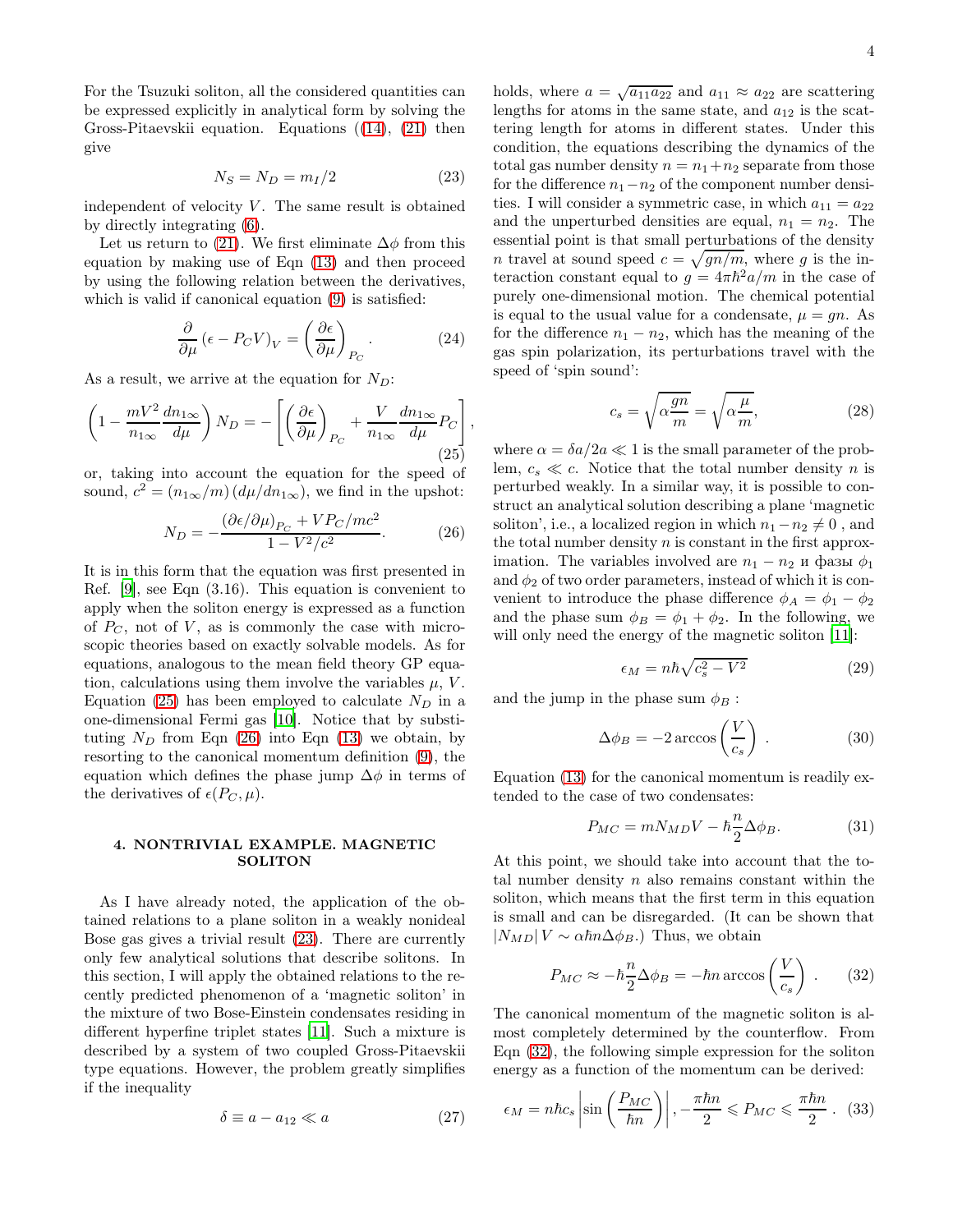Differentiating expressions [\(29\)](#page-3-4) yields the soliton inertial mass  $m_{MI}$  and the effective number of particles  $N_{MS}$ :

$$
m_{MI} = -\frac{n\hbar}{\sqrt{c_s^2 - V^2}},
$$
  

$$
N_{MS} = -\frac{\hbar}{g} \left[ \sqrt{c_s^2 - V^2} + \frac{c_s^2}{2\sqrt{c_s^2 - V^2}} \right].
$$
 (34)

While both these quantities diverge on approaching the magnetic sound speed, their ratio (which enters the equation of motion [\(2\)](#page-0-2)) remains finite:

$$
\frac{N_{MS}}{m_{MI}} = \frac{1}{\mu} \left[ \frac{3}{2} c_s^2 - V^2 \right] \,. \tag{35}
$$

Let us now evaluate the depletion of the number of particles  $N_{MD}$  in a magnetic soliton. Equation [\(21\)](#page-2-6) for the case of two condensates takes the form

$$
N_{MD} = -\frac{\partial}{\partial \mu} \left( \epsilon - P_C V \right)_V + \frac{dn_{1\infty}}{d\mu} V \frac{m}{2} \Delta \phi , \quad (36)
$$

or, expressing  $P_C$  in terms of  $\Delta \phi$  according to Eqn [\(32\)](#page-3-3), we obtain

$$
N_{MD} = -\frac{\partial \epsilon}{\partial \mu} - nV \frac{m}{2} \frac{\partial}{d\mu} \Delta \phi . \qquad (37)
$$

A simple calculation gives

$$
N_{MD} = -\frac{3\hbar}{2g}\sqrt{c_s^2 - V^2} \,. \tag{38}
$$

We see that, unlike the Tsuzuki soliton,  $N_{MS}$  and  $N_{MD}$ behave totally differently as  $V \to c_s$ . At  $V = 0$ , these quantities are equal (as they should be).

### 5. Derivation the relation between  $N_S$  and  $N_D$ directly from equations

In this section, we will derive equation [\(21\)](#page-2-6) directly from an equation that generalizes the Gross-Pitaevskii equation. Such generalized equations are widely applied in soliton theory, if the system can be described by a mean field theory. Among such problems is, in particular, that of applying the GP equation to the study of solitary waves in a cylindrical trap. The point is that simple relation [\(23\)](#page-3-2) is valid only for a plane Tsuzuki soliton. If, however, a radial confining potential is present, then even in the case of an ordinary soliton the equations obtained above should be used, let alone more complex solitary waves that exist in such a geometry [\[4](#page-5-3), [12](#page-5-11)].

I will assume that the system is described by the energy functional  $H[\Psi, \Psi^*]$ , where  $\Psi$  is the order parameter (or the wave function)  $\Psi(t, \mathbf{r}) = \sqrt{n}e^{i\phi}$ , so that  $\mathbf{j} = n\frac{\hbar}{m}\nabla\phi$ . (I set  $M = m$ , thus limiting the problem to the case of bosons.)

The equation for  $\Psi$  is obtained by varying of the the energy functional of the grand canonical distribution  $H'[\Psi,\Psi^*]$  over  $\Psi^*$ 

$$
i\hbar \partial_t \Psi = \frac{\delta H'}{\delta \Psi^*} \,, \tag{39}
$$

where  $H'[\Psi, \Psi^*]$  is

<span id="page-4-0"></span>
$$
H'[\Psi, \Psi^*, \mu] = H[\Psi, \Psi^*] - E'_0 - \mu \int |\Psi|^2 d^3 x \,. \tag{40}
$$

For a running soliton, the solution is  $\Psi = \Psi_S(z - Vt)$ , so that the equation can be rewritten as

<span id="page-4-1"></span>
$$
-i\hbar V \partial_z \Psi_S = \frac{\delta H}{\delta \Psi^*} \,. \tag{41}
$$

Let us now determine  $N_S$  and  $N_D$  in terms  $H'$ . The energy of the gas in the presence of a soliton is  $\varepsilon =$  $H'[\bar{\Psi}_S, \Psi_S^*, \mu]$  and  $N_S = -\frac{d}{d\mu} H'[\Psi_S, \Psi_S^*, \mu]$ . On the other hand, differentiating Eqn [\(40\)](#page-4-0) at constant obviously gives

$$
\frac{d}{d\mu} (H')_{\Psi} = -\int \left( \left|\Psi\right|^2 - n_{\infty} \right) d^3 x ,
$$

because  $dE'_0/d\mu = -N$ . Thus, we obtain

$$
N_D = -\frac{d}{d\mu} (H')_{\Psi = \Psi_S} .
$$

Differentiation of the functional  $H'[\Psi_S, \Psi_S^*, \mu]$  yields

$$
N_S = N_D - \int \left( \frac{\delta H'}{\delta \Psi^*} \frac{d\Psi^*}{d\mu} + c.c. \right) d^3 x \,, \tag{42}
$$

where the replacement  $\Psi \to \Psi_S$  should be made after differentiation. Eliminating the variational derivatives with the help [\(41\)](#page-4-1) results in

<span id="page-4-2"></span>
$$
N_S = N_D - 2\hbar V \text{Im} \int \left( \partial_z \Psi_S \frac{\mathrm{d}\Psi_S^*}{\mathrm{d}\mu} \right) \mathrm{d}^3 \mathbf{x} . \tag{43}
$$

Notice that, given this equation, no additional calculations are needed to show that for a plane Tsuzuki soliton  $N_S = N_D$ . As shown in Ref. [\[5](#page-5-5)], Eqn (5.56)] the solution in this case can be written out in a form in which  $\text{Im}\Psi_{\text{S}}$ is independent of  $z$  and  $\mu$ , bringing the second term in Eqn [\(43\)](#page-4-2) to zero. Substituting  $\Psi_S = \sqrt{n}e^{i\phi}$  into Eqn [\(43\)](#page-4-2) gives, after simple algebra, the following expression

$$
N_S - N_D = -\hbar V \int \left[ \frac{d}{d\mu} \left( n \partial_z \phi \right) - \partial_z \left( n \frac{d\phi}{d\mu} \right) \right] d^3 x. \tag{44}
$$

In the second term of this equation, we can integrate with respect to z to obtain

$$
\int \partial_z \left( n \frac{d\phi}{d\mu} \right) d^3x = n_{1\infty} \frac{d\Delta\phi}{d\mu} ,
$$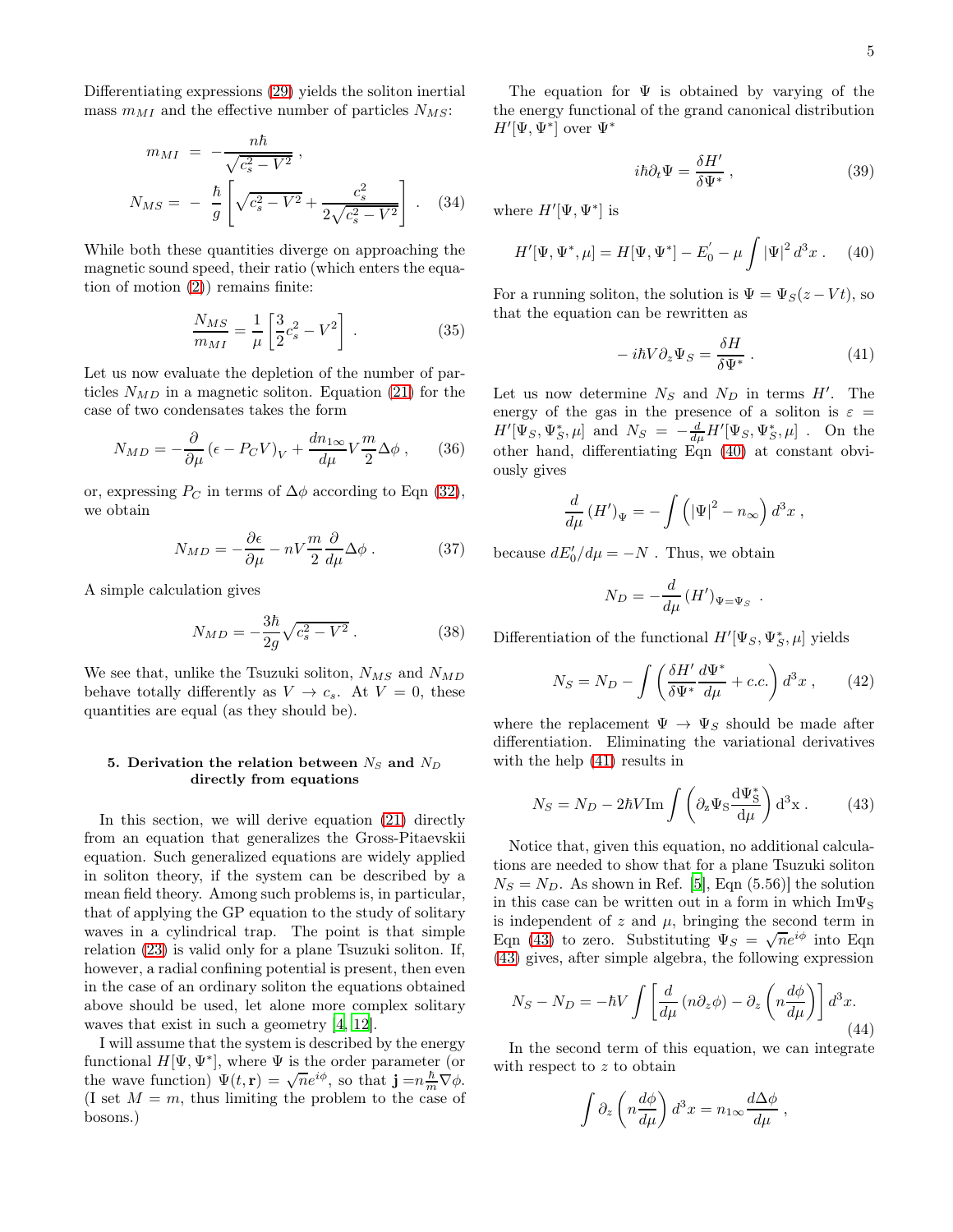where account was taken of the fact that  $\phi(z \to \pm \infty)$ is independent of  $x$  and  $y$ . Using the local momentum definition [\(7\)](#page-1-0), we arrive at the equation

$$
N_S - N_D = -V \frac{dP}{d\mu} + n_{1\infty} V \hbar \frac{d\Delta\phi}{d\mu} , \qquad (45)
$$

which taking into account Eqn  $(13)$ , is identical to Eqn [\(21\)](#page-2-6).

#### 6. CONCLUSION

The theoretical description of solitary waves is complex and requires a microscopic theory, because the characteristic core thickness is on the order of the correlation length of particles in the system. Accordingly, the comparison of theory with experiment provides an important insight into the validity of the theoretical approach used. The study of soliton motion in an elongated trap is the most important of the experiments available. Comparing theory with experiment using the observables  $N_D$  and  $\Delta\phi$  opens new possibilities. This is especially true of numerical simulations, when these two quantities are easily determined and comparison with the obtained equation of motion makes it possible to test the self-consistency of calculations and their underlying theory, as well as allowing the estimation of the computation accuracy.

#### AFTERWORD

The present paper has been submitted to the special October 2016 issue of Uspekhi Fizicheskikh Nauk [Physics-Uspekhi] journal on the occasion of the 100th anniversary of the birth of V. L. Ginzburg. He was a remarkable physicist recognized for his classical contributions to diverse areas of theoretical physics. My personal communications with him contributed much to my development as a scientist, and I was always an admirer of his personal qualities. The beginning of our friendship - one that lasted uninterrupted until his death - was our joint work on the theory of superfluidity in <sup>4</sup>He near the  $\lambda$ point [\[13,](#page-5-12) [14](#page-5-13)]. From the very beginning I was greatly impressed by the clarity of his thought and by the total absence of pomposity in his manners. A second intersection of our activities had to do with the theory of van der Waals forces. The theory of these forces, which I E Dzyaloshinskii, E M Lifshitz, and I [15, 16] developed for an electromagnetic field in energy-absorbing dielectrics, was formulated in terms of quantum field theoretical diagrammatic techniques. Ginzburg asked me then whether this could be done without applying this technique, and I was firmly confident it could not. Shortly thereafter, however, he devised a clever way to overcome absorptionrelated difficulties and developed (with Yu S Barash) a complete theory [17] which, among other things, made it possible to get rid of some cumbersome calculations.

The theory of solitons, which is the subject of this article, was to my knowledge never among his interests. But the theory of solitons in superfluid Fermi systems always and inevitably uses the boson order parameter, i.e., the Ginzburg - Landau wave function. It should be noted, by the way, that the Ginzburg - Landau theory only increases in importance as time goes on. Of course and alas, nothing can replace direct personal communication Р but a soothing fact is that V L Ginzburg's work remains and will be of service to future generations of physicists. Of special note is V L Ginzburg's role as the Chief Editor of the Uspekhi Fizicheskikh Nauk [Physics - Uspekhi] journal [18]. His continual work in the journal lasted, literally, to the last day of his life, and it was V L Ginzburg's constant effort to pursue impartiality and firm principles in the editorial policy.

#### Acknowledgments

I am grateful to D M Gangardt, F Dalfovo, and S Giorgini for fruitful discussions of the subject. This work was supported by ERC through a QGBE grant, by a QUIC grant from the Horizon2020 FET program, and by Provincia Autonoma di Trento.

- <span id="page-5-0"></span>[1] Tsuzuki T J. Low Temp. Phys. 4, 441 (1971)
- <span id="page-5-1"></span>[2] Busch Th and Anglin J R Phys. Rev. Lett. 84, 2298 (2000)
- <span id="page-5-2"></span>[3] Konotop V V and Pitaevskii L P Phys. Rev. Lett. 93, 240403 (2004)
- <span id="page-5-3"></span>[4] Komineas, S and Papanicolaou N Phys. Rev. A 68 043617 (2003)
- <span id="page-5-5"></span>[5] Pitaevskii L P and Stringari S, Bose-Einstein Condensation and Superfluidity, (Orford University Press, New York, 2016).
- <span id="page-5-4"></span>[6] Scott R G, Dalfovo F, Pitaevskii L P, and Stringari S Phys. Rev. Lett. 106, 185301 (2011)
- <span id="page-5-8"></span>[7] Pitaevskii JETP 119 1097 (2014); [arXiv:1311.4693](http://arxiv.org/abs/1311.4693)
- <span id="page-5-6"></span>[8] Schecter M, Gangardt D M, and Kamenev A Ann. Phys.  $(N. Y)$  327 639 (2012)
- <span id="page-5-7"></span>[9] Campbell A S "Mobile impurities in one dimentional quantum liquids." PhD thesis University of Birmingham (2013)
- <span id="page-5-9"></span>[10] Shamailov S B and Brand J. new J. Phys 18, 075004 (2016); [arXiv:1603.04864](http://arxiv.org/abs/1603.04864)
- <span id="page-5-10"></span>[11] Qu Chunlei, Pitaevskii L P, and Stringari S Phys. Rev. Lett. **116**, 160402 (2016)
- <span id="page-5-11"></span>[12] Brand R and Reinhardt W P Phys. Rev. A 65, 043612 (2002)
- <span id="page-5-12"></span>[13] Ginzburg V L, Pitaevskii L P Sov. Phys. JETP 7 858 (1958)
- <span id="page-5-13"></span>[14] Ginzburg V L Phys. Usp. 47 1155 (2004)
- [15] Dzyaloshinskii I E, Pitaevskii L P Sov. Phys. JETP 9 1282 (1959)
- [16] Dzyaloshinskii I E, Lifshitz E M, Pitaevskii L P Sov. Phys. Usp. 4 153 (1961)